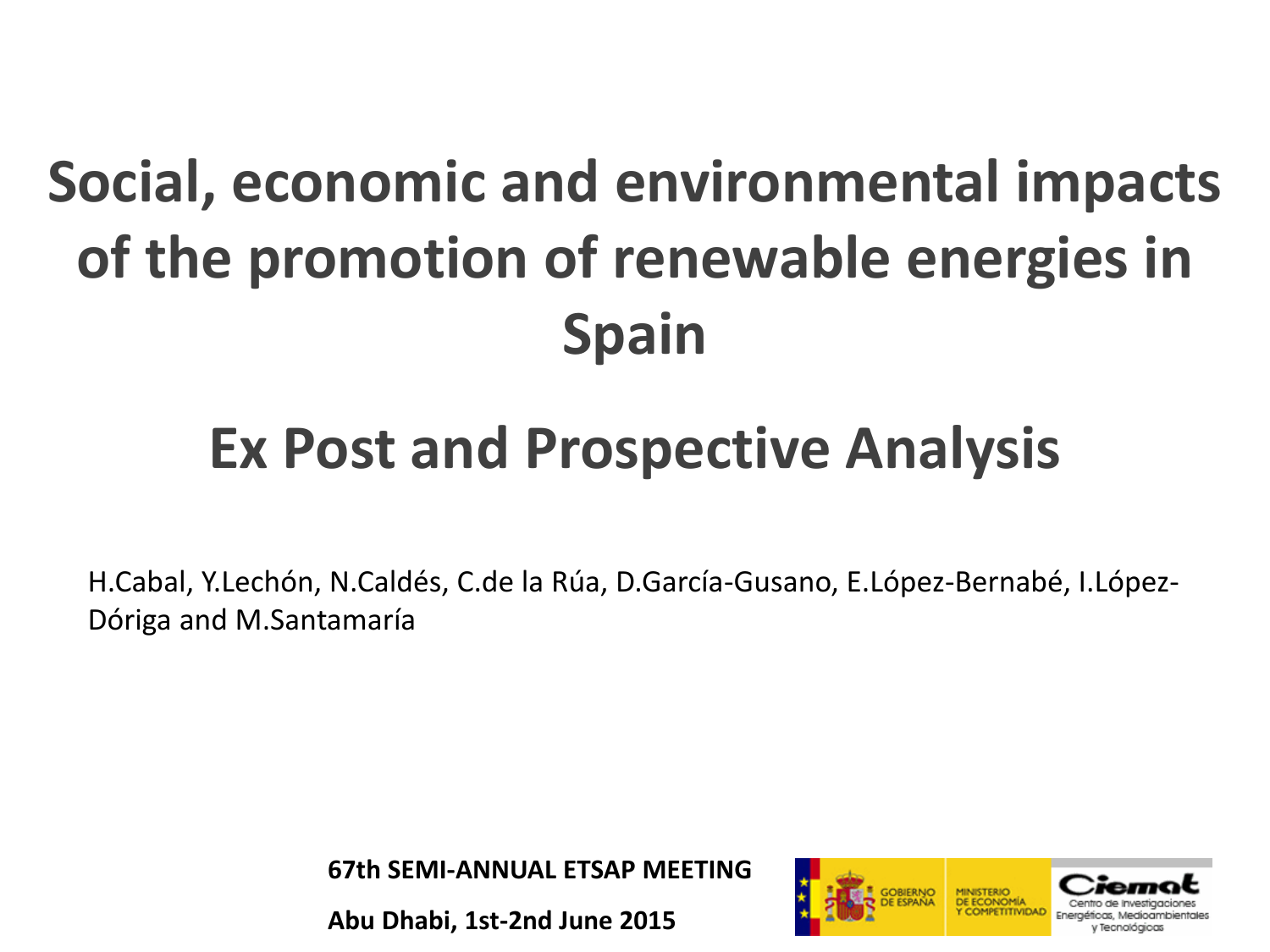# **Background**

- INER project, Spanish R+D Plan
- PER 2005-2010. Objectives: 12.1% Gross energy consumption 30.3% electricity production; and 5.83% biofuels of the consumption in transport Instruments: fiscal support, tax exemptions and FIT

**Evolution of the Spanish electricity system from 2005 to 2013**



### 40% in 2013

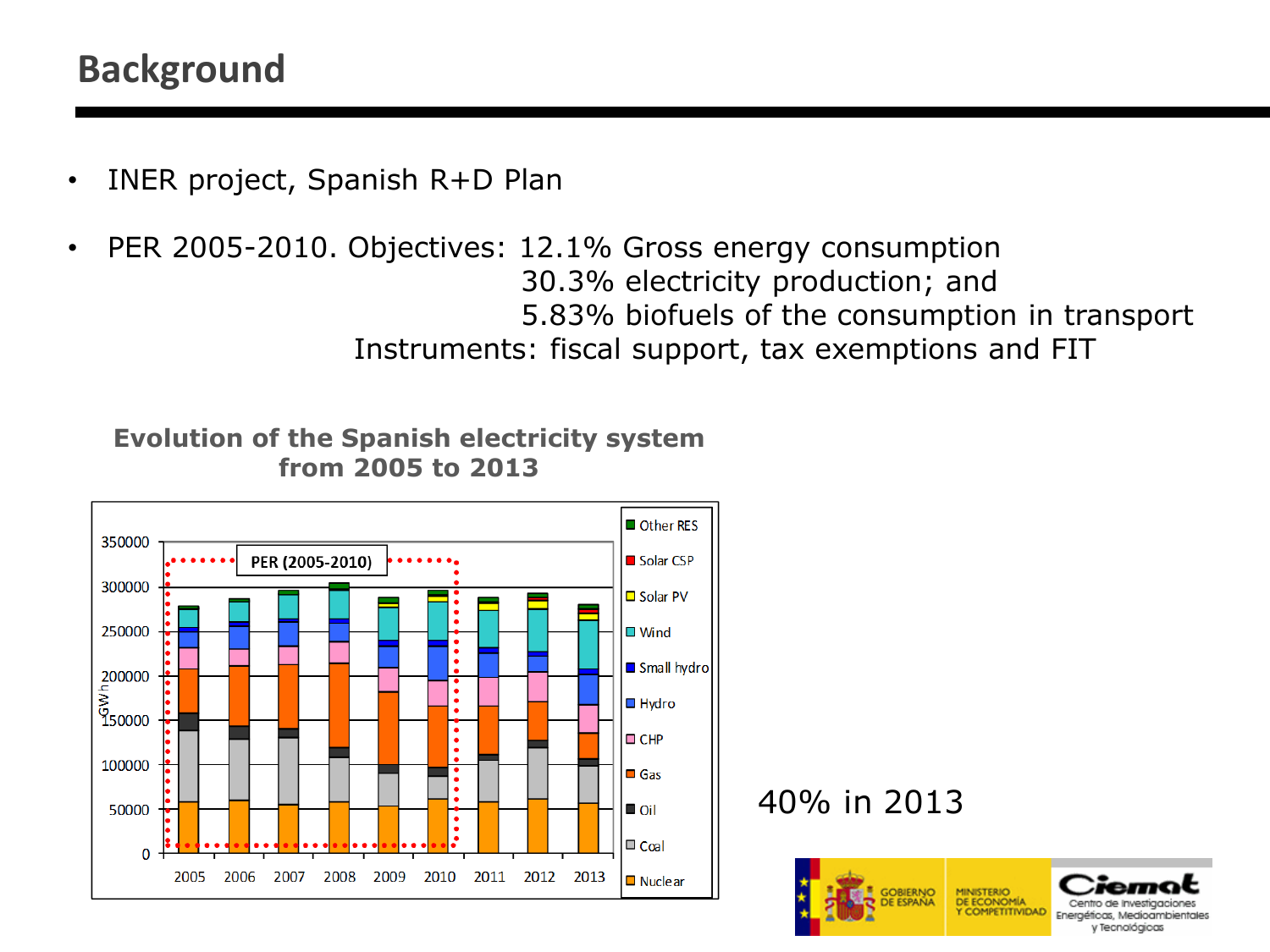#### 1. Ex Post analysis

Cost assessment of the most recent energy policies in Spain not only considering the private costs of electricity production but also the environmental and socioeconomic costs

2. Prospective analysis

Optimal electricity system in the medium and long term under different scenarios

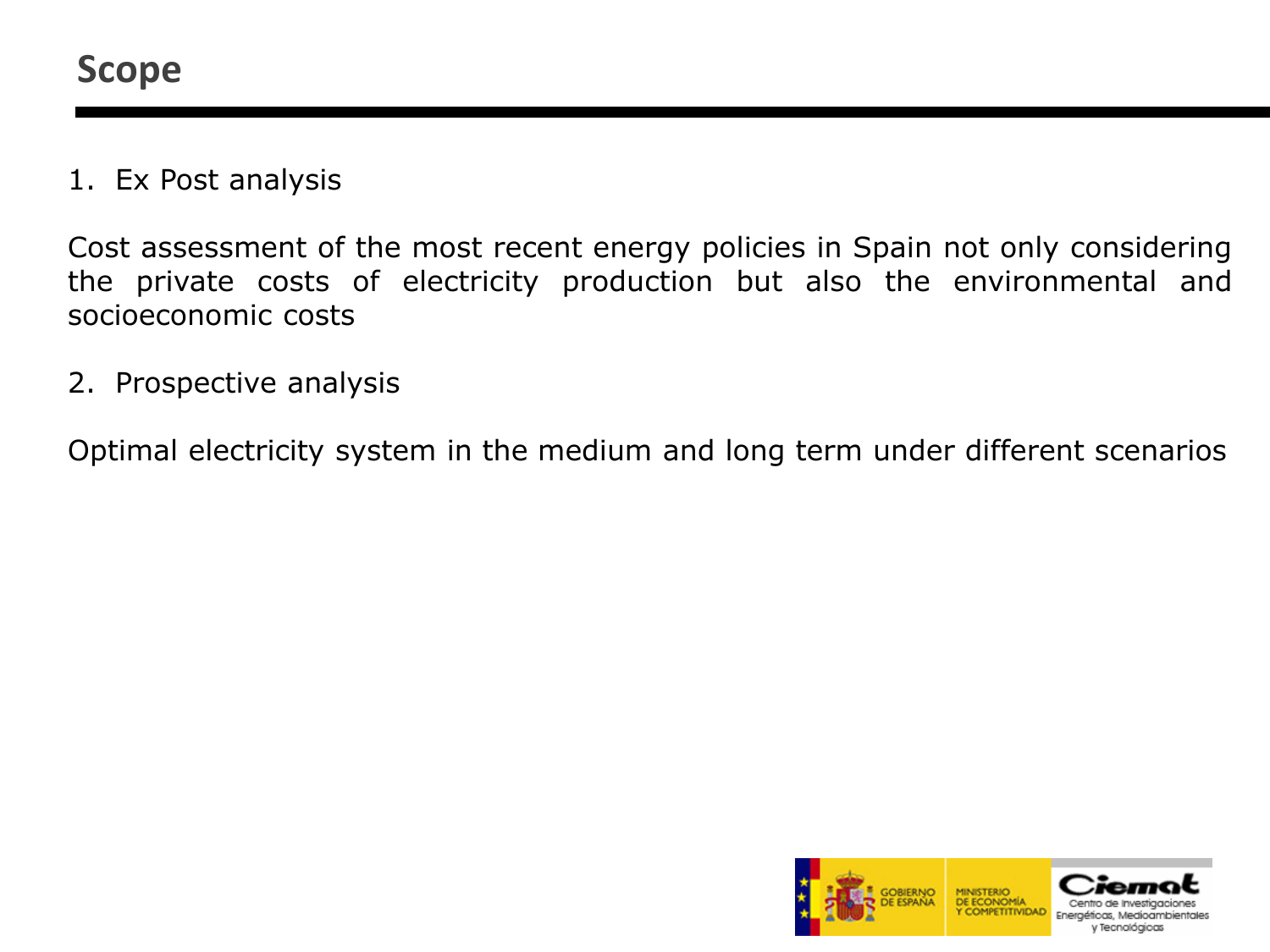#### **Steps**

- 1. Levelised Electricity Costs (LEC)
- 2. Environmental externalities (LCA and ExternE)
- 3. Socioeconomic externalities (I-O, WIOD)



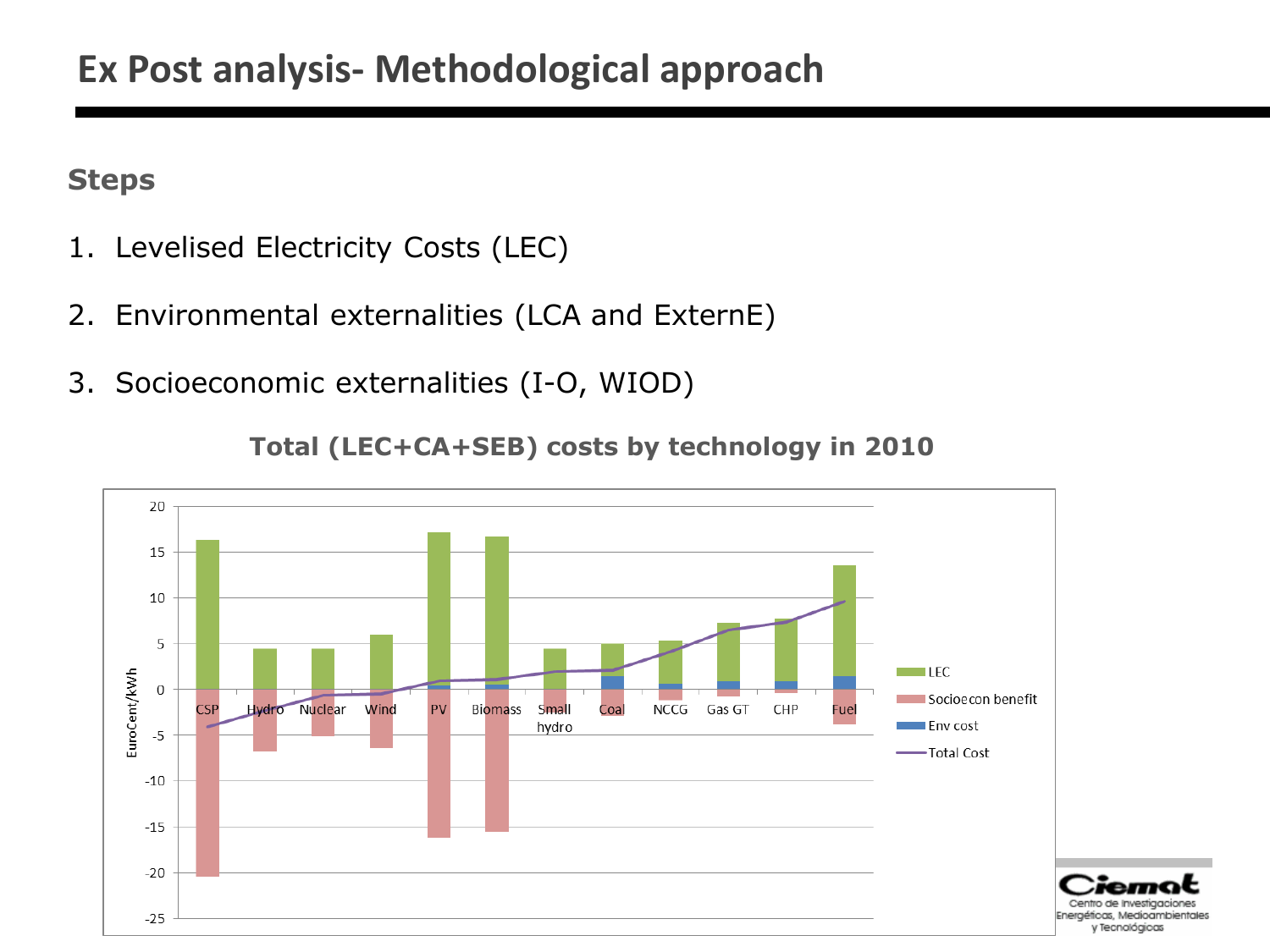# **Ex Post analysis- Methodological approach**

#### **Partial Cost Benefit Analysis**

| <b>Relevant factor</b>          | Cost or benefit for<br>society | <b>Measurement</b><br><b>indicators</b>  | <b>Monetized</b><br>(method)     |
|---------------------------------|--------------------------------|------------------------------------------|----------------------------------|
| Electricity generation costs    | Private cost                   | <b>LEC</b>                               | <b>Yes</b>                       |
| Economic activity               | Socio-econ externality         | Value Added                              | <b>Yes</b>                       |
| Local environ effects           | Environ externality            | Various environ impact<br>indicators/Kwh | <b>Yes</b><br>(Extern-E & Cases) |
| Global environ effects          | Environ externality            | CO <sub>2</sub> equivalent<br>emiss/khwh | Yes<br>(Extern-E & Cases)        |
| <b>RES Support expenditures</b> | Public cost                    | Feed in<br>Tariff expenses               | <b>Yes</b>                       |

Not considered: employment, tax revenues, fossil fuel imports, other renewable support policies, transaction costs, merit order effects, increase in RES exports, rural development

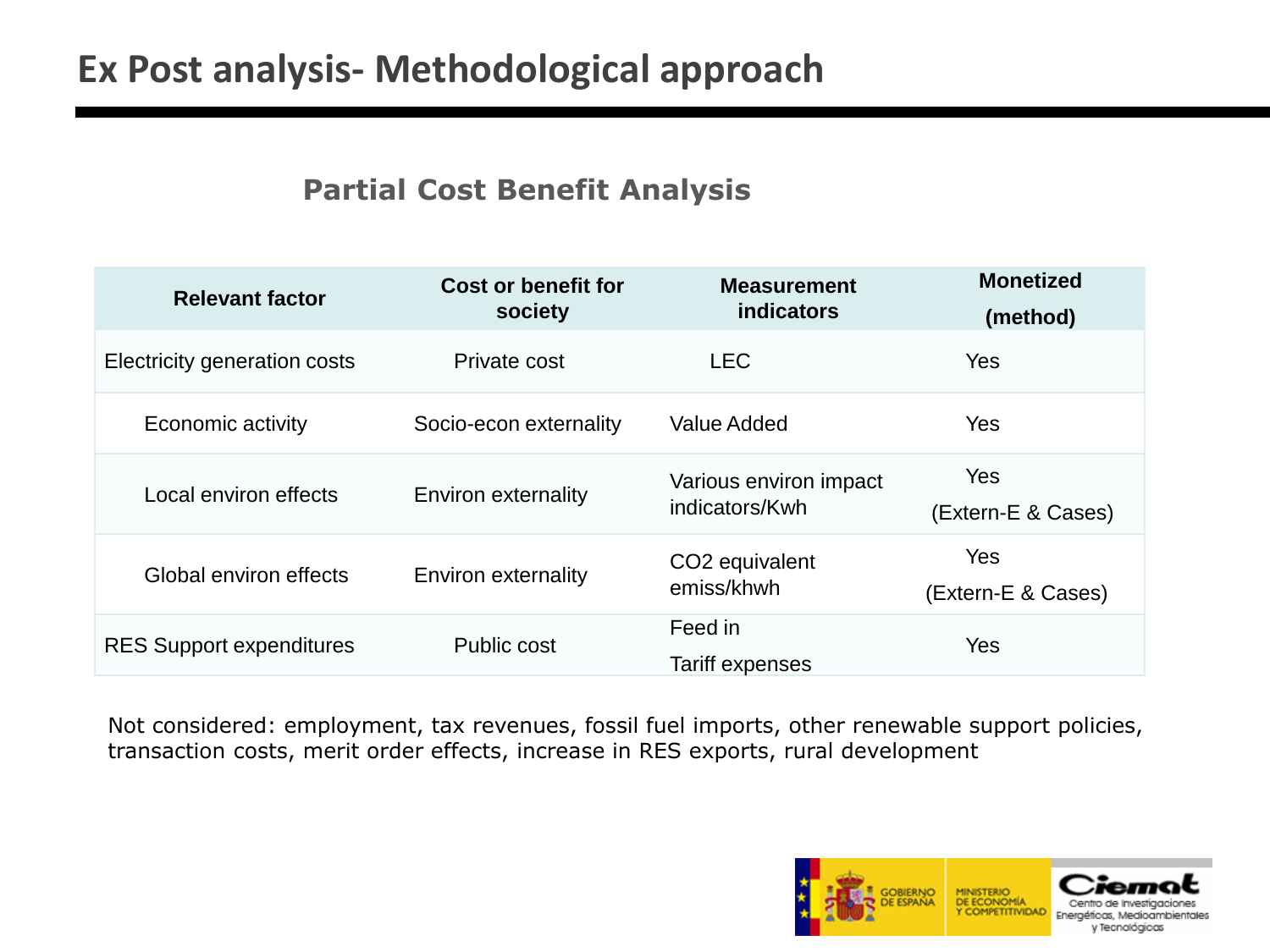### **SCENARIOS considered (2005-2010)**

| <b>Scenarios</b> | <b>Description</b>                                                                                                                 |
|------------------|------------------------------------------------------------------------------------------------------------------------------------|
| <b>ACTUAL</b>    | The RES deployment throughout 2005-2010                                                                                            |
| <b>PER</b>       | Spanish energy mix matches the PER objectives                                                                                      |
| <b>NO RES</b>    | No additional RES plants are installed since 2004 and electricity is now<br>produced with natural gas combined cycle (NGCC) plants |

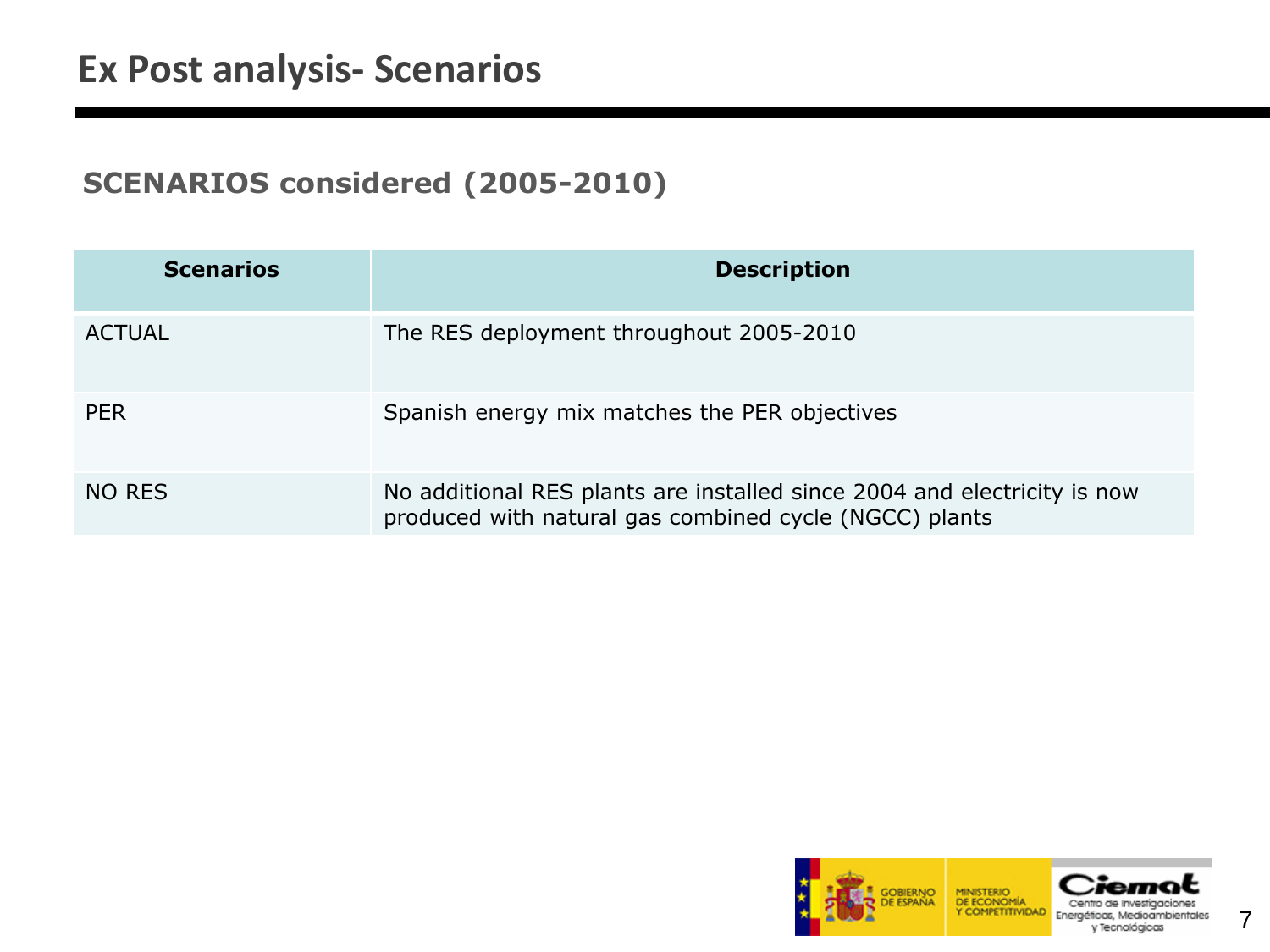## **Ex Post analysis- Results**



**Total costs (private + social)**

The costs of FIT exceeded the net environmental and socioeconomic externalities

Huge installation of solar PV technologies from 2007 led to higher cost in ACTUAL scenario**RES support expenditures vs avoided external costs** 6000 5000 4000 3000 MEuro Externalities  $\blacksquare$  FIT 2000 1000  $\mathbf{0}$ 2005 2006 2007 2008 2009 2010  $-1000$ **GOBIERNO**<br>DE ESPANA **MINISTERIO** DE ECONOMÍA **COMPETITIVIDAD** 

Energy

tions Medioambi v Tecnalóaicas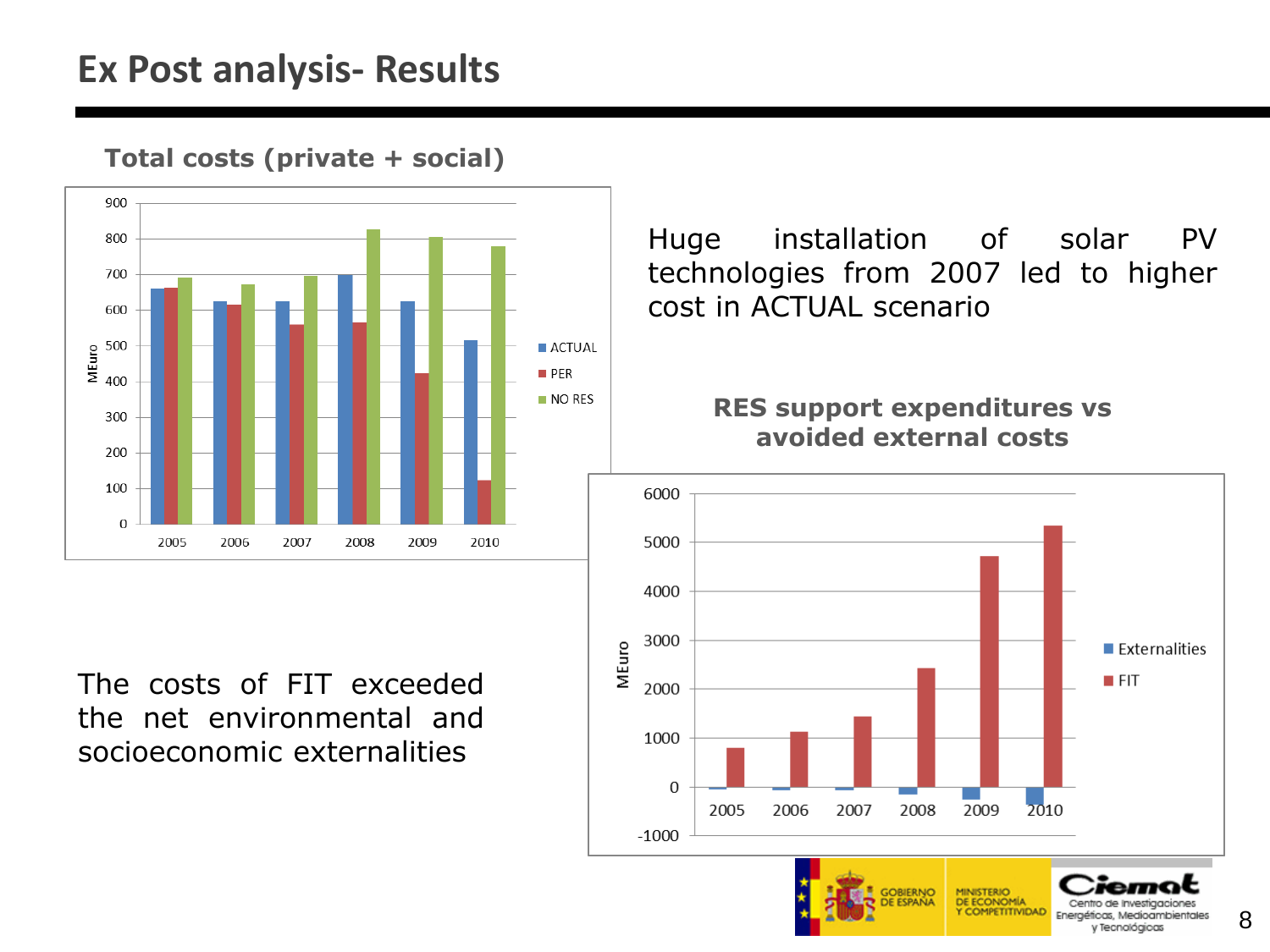#### **TIMES- Spain**

National energy model built in the framework of the NEEDS project and improved in RES2020, COMET and INER projects. Part of the PET model

One region

Time horizon 2050. In this study, 2035

Twelve time slices: four seasons and day/night/peak

Five demand and two supply sectors

Demand scenarios: energy demand driver projections from the GEM-E3 updated with national data

Trade: electricity exchange with France, Portugal and Morocco

Recently recalibrated to 2005 and updated

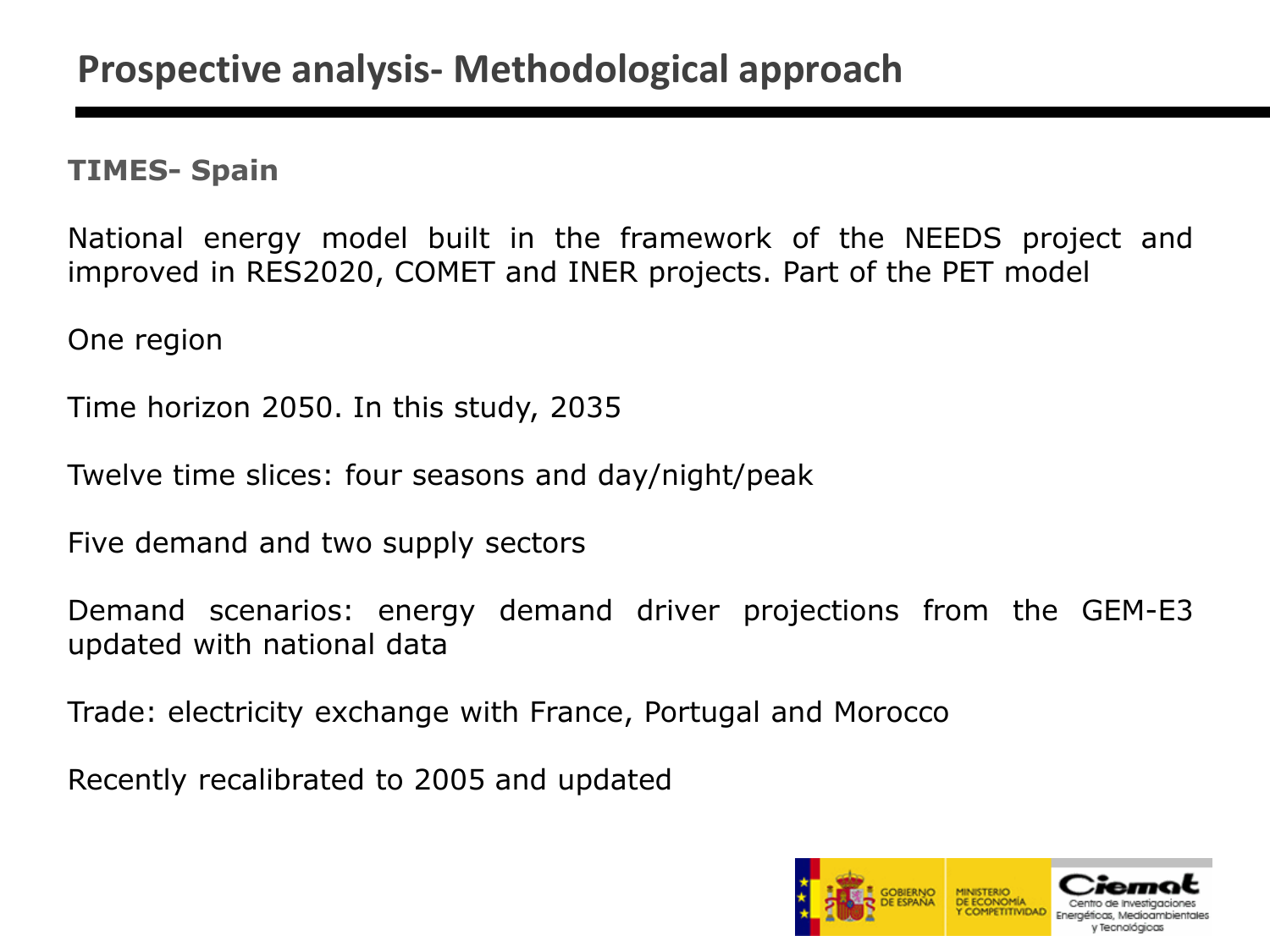## **SCENARIOS considered**

| <b>Scenarios considered</b> | <b>Description</b>                                                                                |
|-----------------------------|---------------------------------------------------------------------------------------------------|
| <b>BASE</b>                 | National and international energy and environmental policies and<br>commitments                   |
| ZERO                        | No restrictions or targets to emissions and renewable technologies<br>penetration                 |
| <b>INTER</b>                | Internalization of the environmental and socioeconomic external costs for<br>all the technologies |

## **PER 2011-2020 objectives**

| GWh            | 2015   | 2020   |
|----------------|--------|--------|
| Hydro          | 31,371 | 32,814 |
| Solar PV       | 9,060  | 12,356 |
| <b>CSP</b>     | 8,287  | 14,379 |
| Wind onshore   | 55,538 | 70,734 |
| Wind offshore  | 66     | 1,822  |
| <b>Biomass</b> | 7,142  | 12,200 |

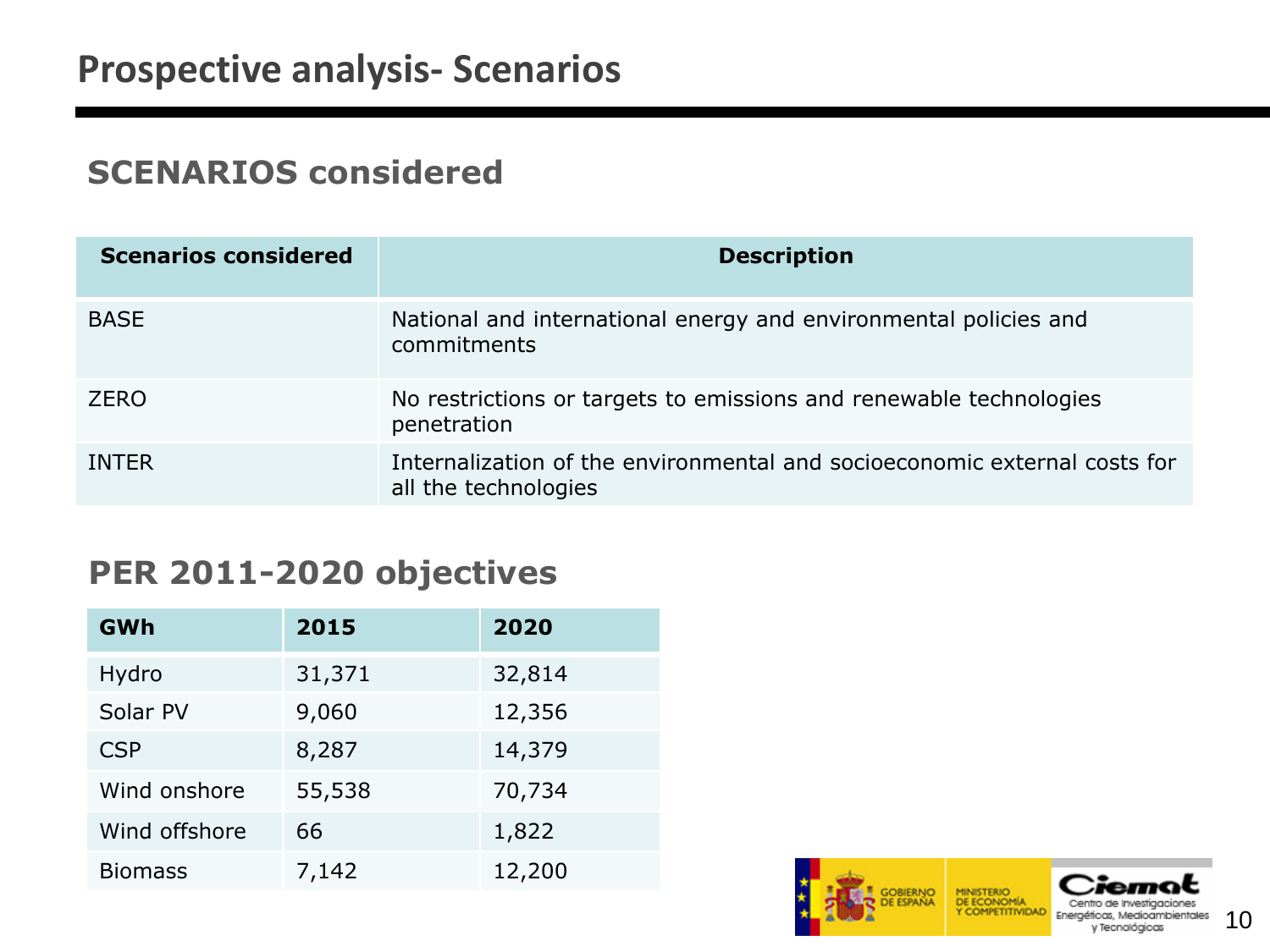## **Prospective analysis- Results**

#### **Fossil and renewable technologies production**



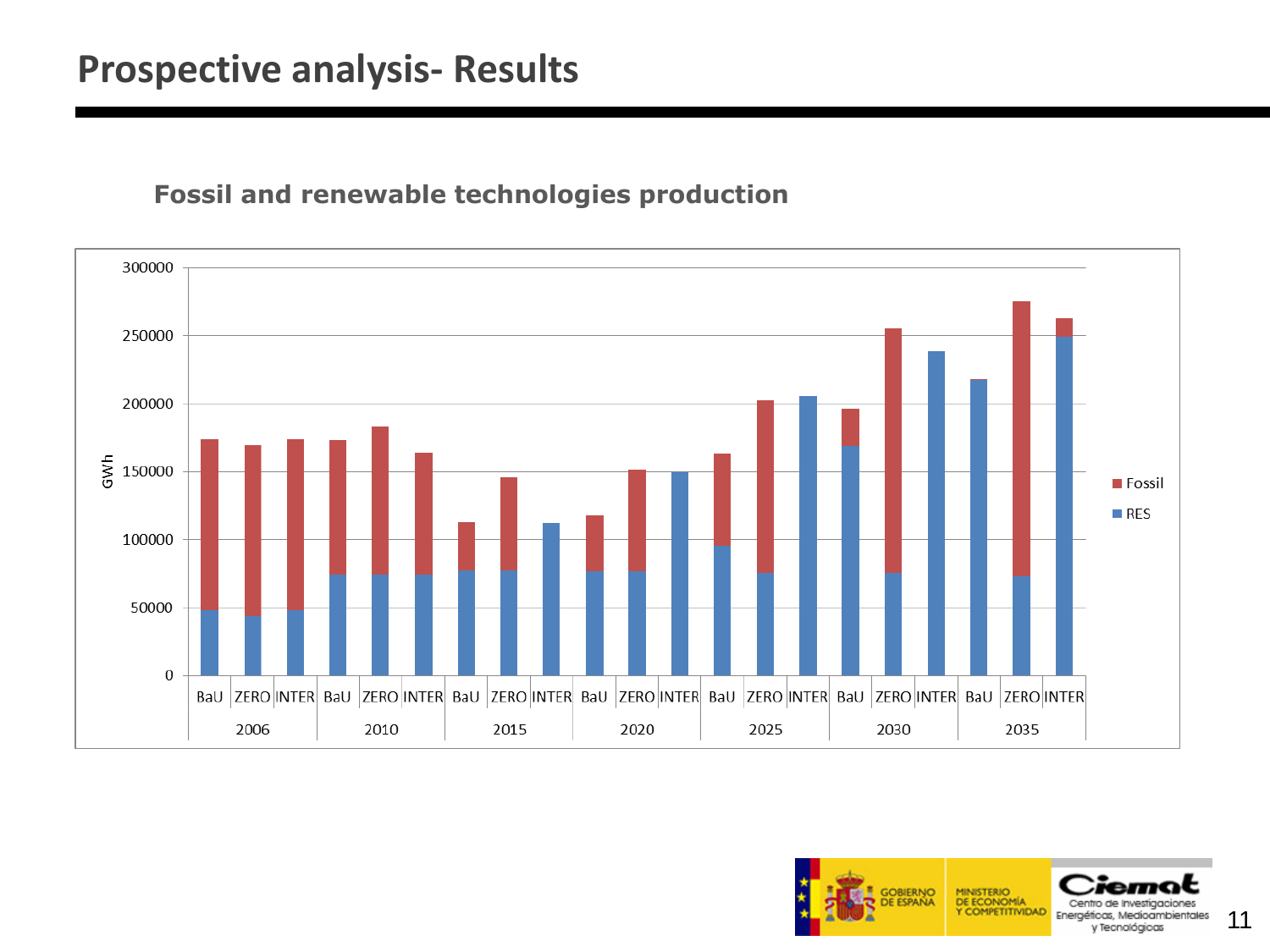## **Prospective analysis- Results**

#### **BASE scenario vs PER 2011-2020 objectives**



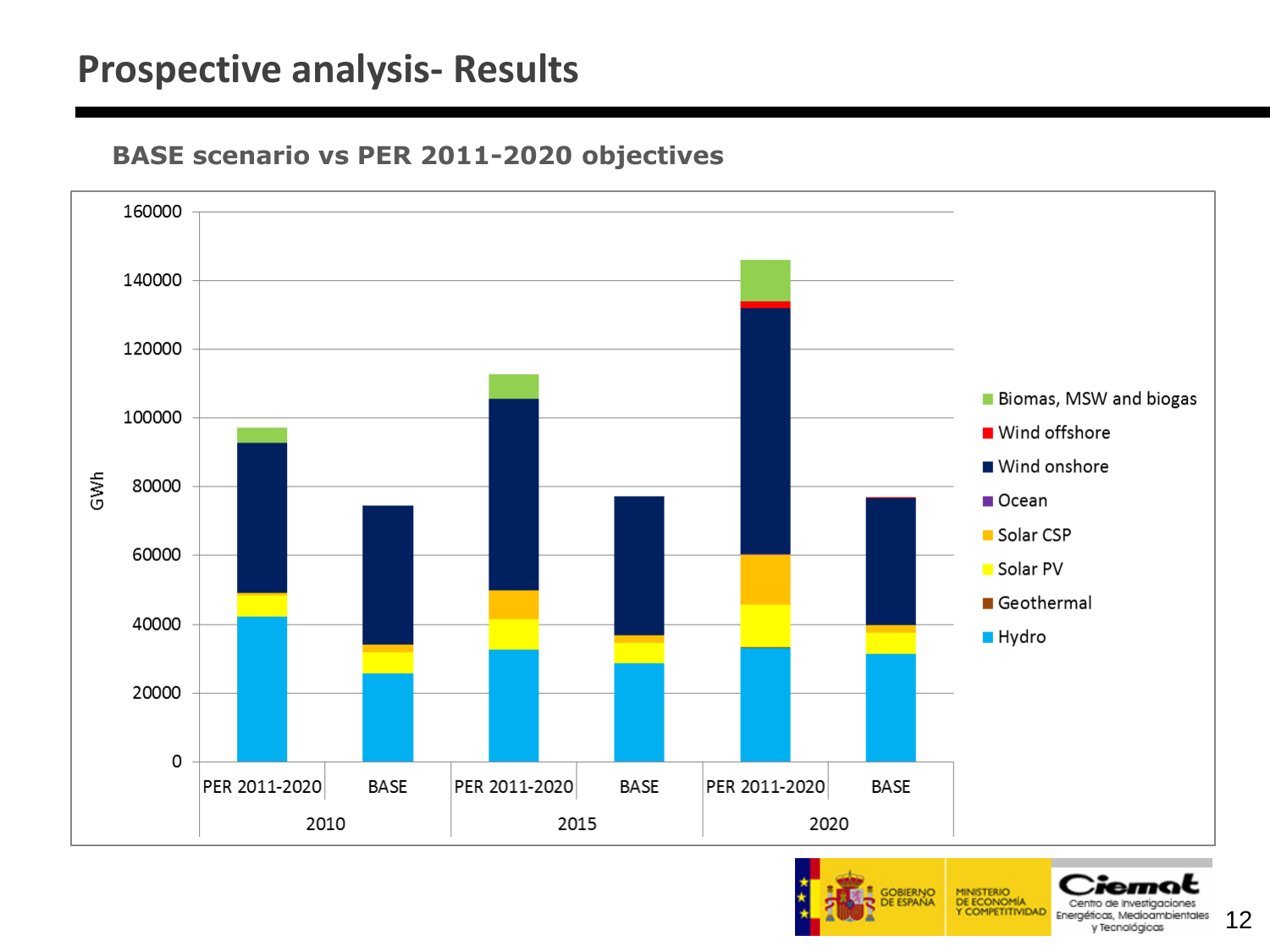Ex Post analysis

RES support policies in Spain have been indeed effective but not cost-efficient. Public support expenditures largely surpassed the avoided external costs considered in the analysis.

FIT should be reestablished and better defined according to the external benefits of the technology or/and setting a cap for the installed capacity

Prospective analysis

It is possible to meet the objectives of renewable technologies penetration and emission reductions set by the European Directives.

The internalization of the external costs would anticipate meeting those targets

This study is being continuously updated introducing new factors in the partial CBA, doing sensitivity analysis for instance in the origin of the goods and services in renewable technology development and other

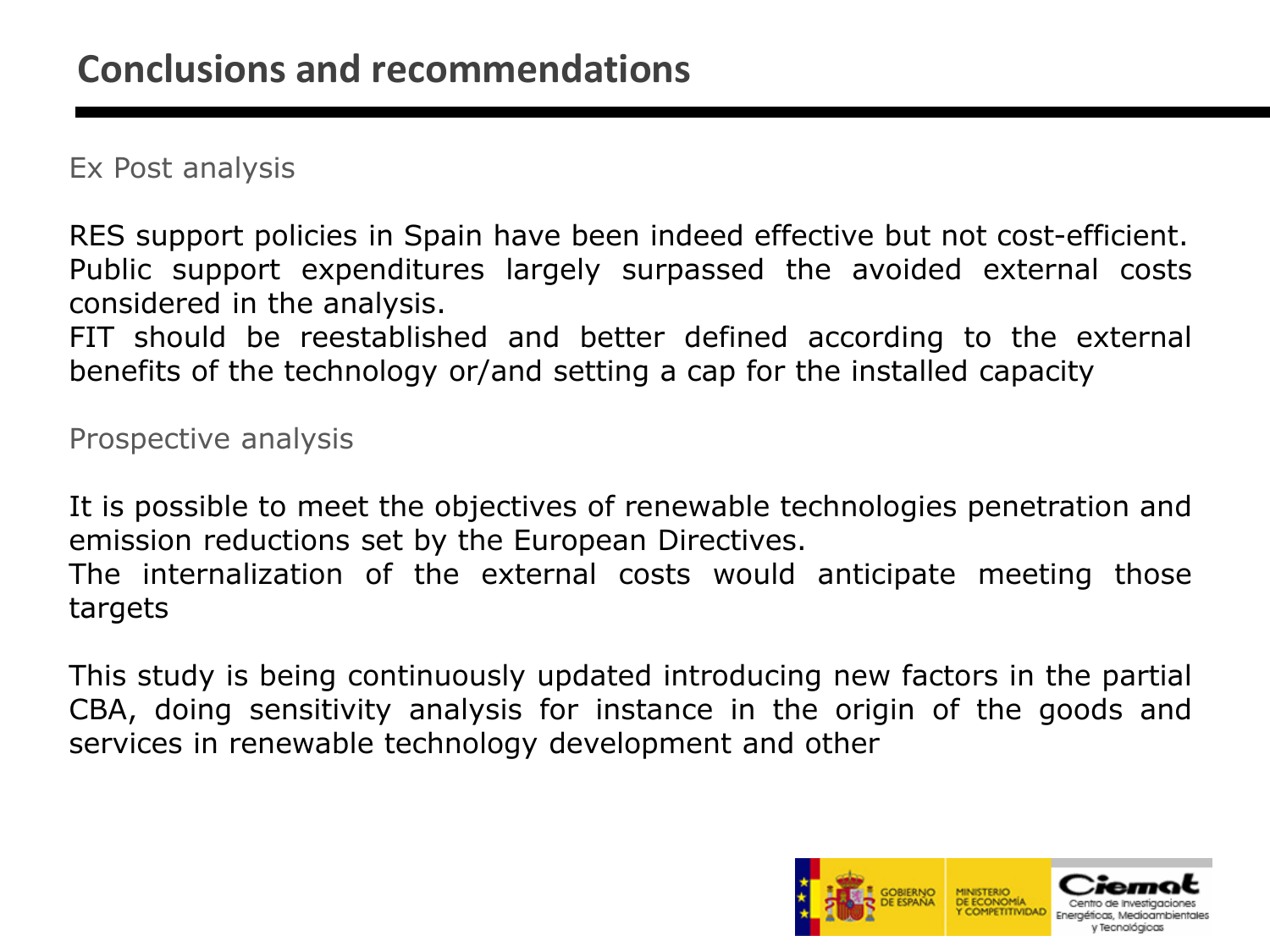# **Social, economic and environmental impacts of the promotion of renewable energies in Spain**

# **Ex Post and Prospective Analysis**

H.Cabal, Y.Lechón, N.Caldés, C.de la Rúa, D.García-Gusano, E.López-Bernabé, I.López-Dóriga and M.Santamaría

# Thank you

helena.cabal@ciemat.es

**67th SEMI-ANNUAL ETSAP MEETING**

**Abu Dhabi, 1st-2nd June 2015**

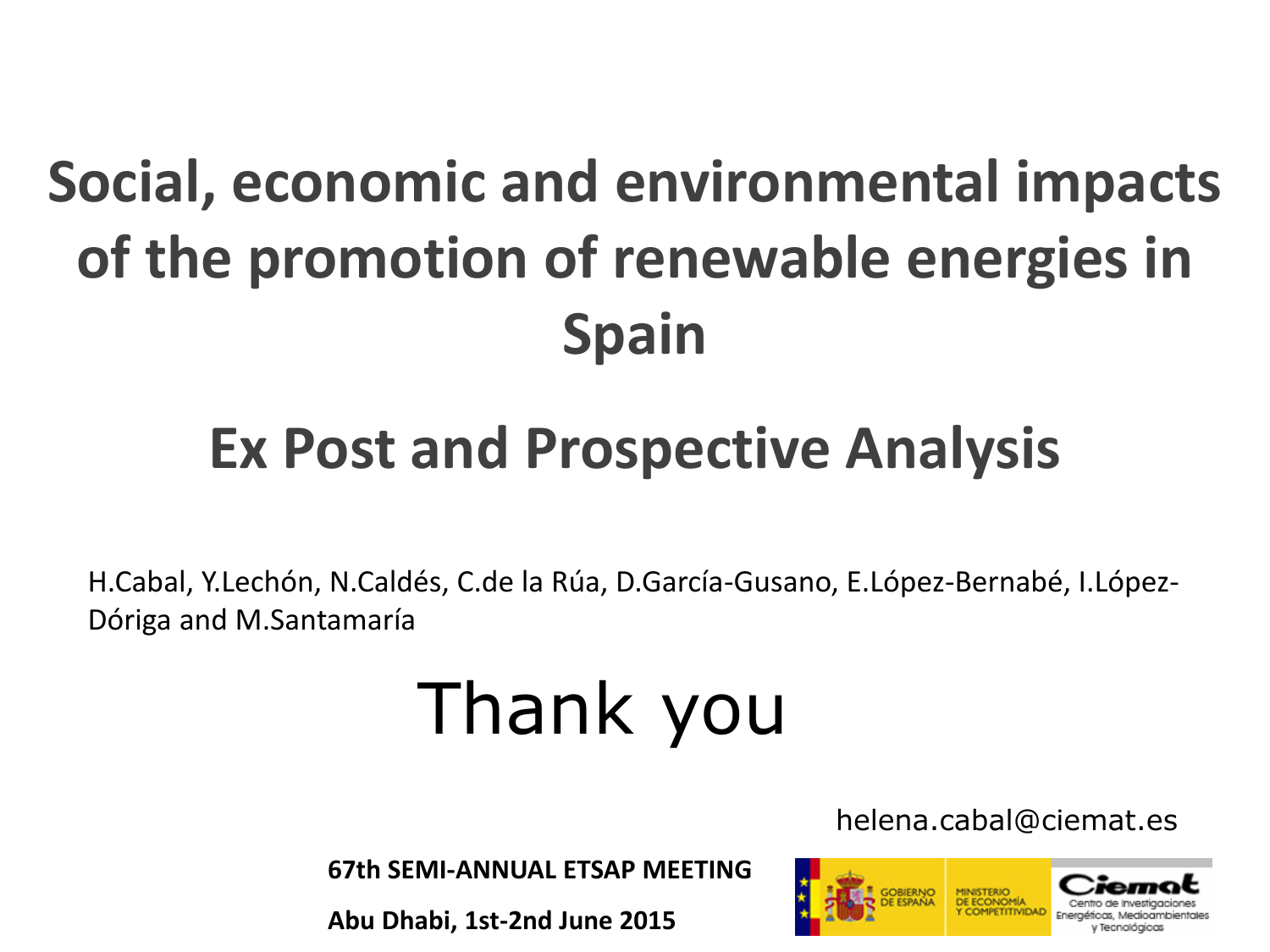# Anexes

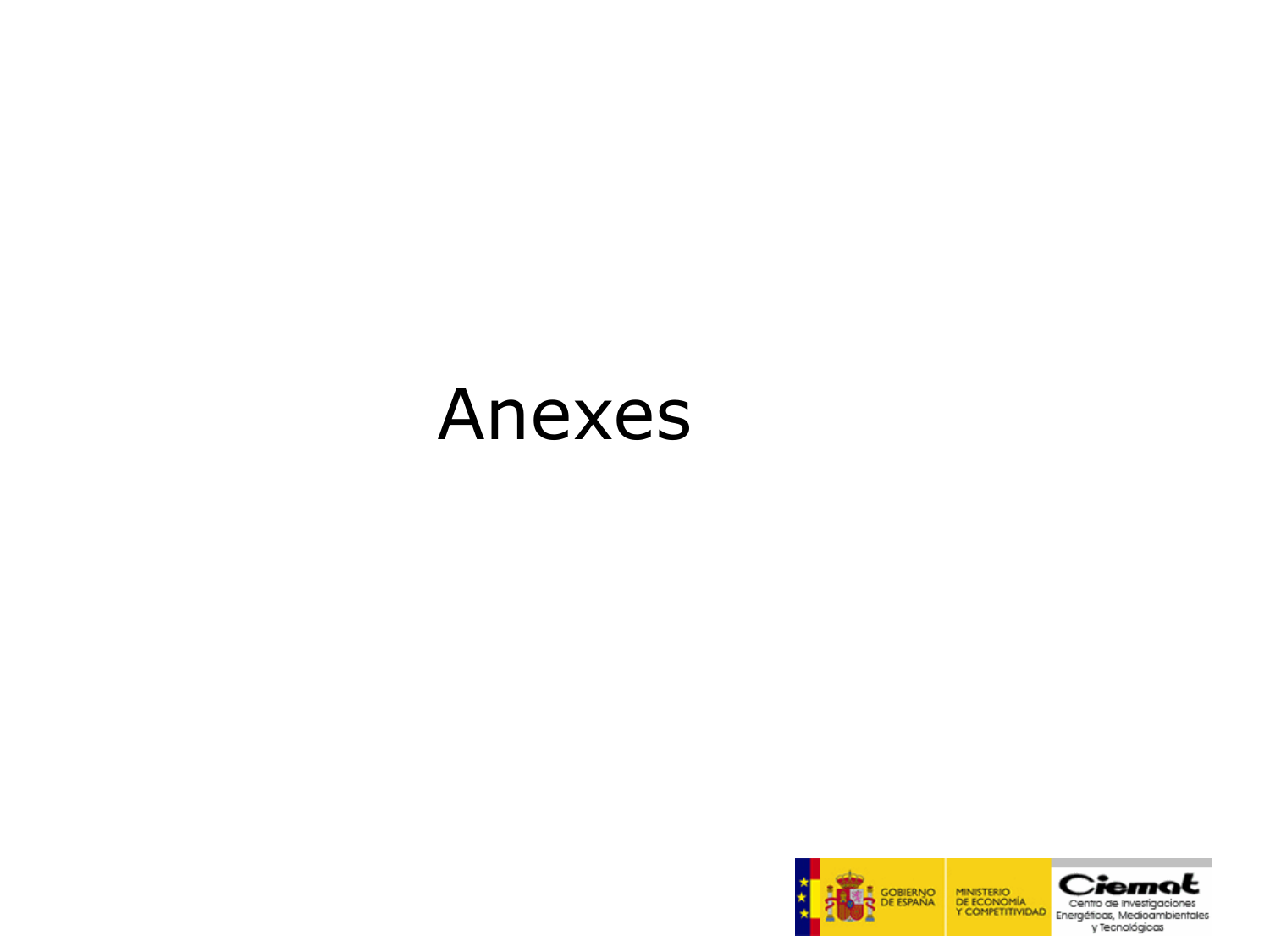### **CBA data sources and working assumptions**

| <b>Costs and benefits</b>       | What?                                               | <b>Methodology</b> | <b>Data</b>                                                             |
|---------------------------------|-----------------------------------------------------|--------------------|-------------------------------------------------------------------------|
| Private costs                   | Electricity generation<br>costs (c $\epsilon$ /Kwh) | <b>LEC</b>         | Spanish data<br>International data (OECD,<br>others)                    |
| Socio-economic<br>externalities | Value added                                         | $I-O$              | Spanish I-O (WIOD)<br>Investment and O&M cost<br>vectors (final demand) |
| Environmental<br>externalities  | CO <sub>2</sub> and other local<br>pollutants       | LCA & Extern-E     | <b>CASES</b><br>Intern, literature review                               |
| Res Support expend              | FIT expenditures                                    |                    | Official figures<br>APPA (autoproducers)                                |

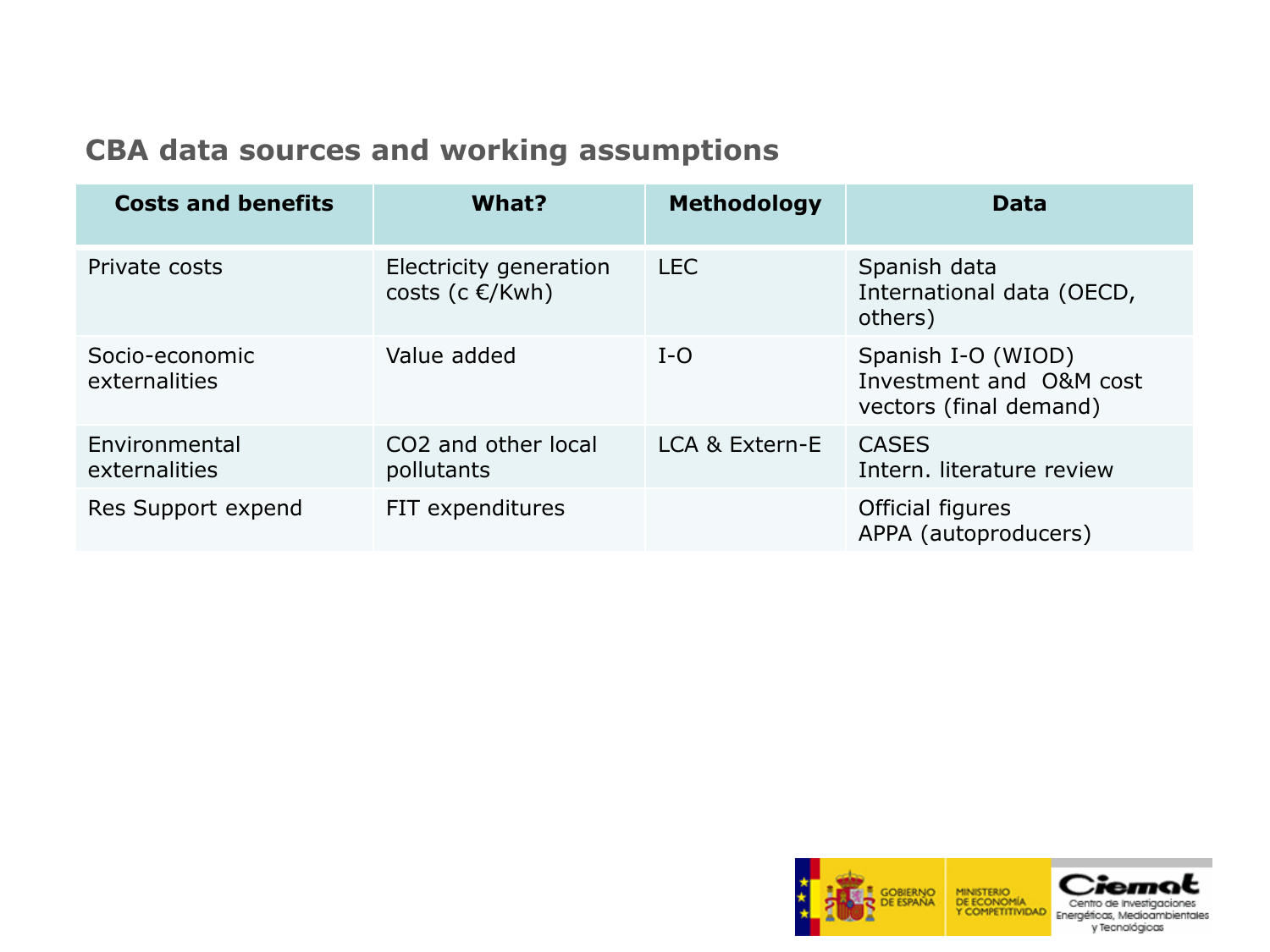## PRIVATE COSTS: Levelized Electricity Cost

 $LEC =$  $\frac{\angle t=1 \quad (1+r)^t}{\sum_{t=1}^n \frac{E_t}{(1+r)^t}}$  Where:

- $\textrm{LEC}_{\textrm{=}}$  Average lifetime levelized electricity generation cost
- $I_{t}$ = Investment expenditures in the year t
- $M_{t}$ = Operations and maintenance expenditures in the year t
- $F_{t}$ = Fuel expenditures in the year t
- $E_{t\textrm{=}}$  Electricity generation in the year t
- $T =$  Discount rate

 $n=$  Life of the system

## SOCIO-ECONOMIC BENEFITS: Input-Output (W. Leontief, 1939)

-Accounts for the direct and indirect effects -Captures impacts on economic activity, V.A., employment, etc -Investment and O&M cost vectors for all technologies & input-output table -Important advantages & limitations

$$
X = (I - A)^{-1}Y
$$

$$
L_i = R(I - A)^{-1}Y
$$

|                            | Consumo de los sectores |            |          | Demanda      | Producción  |                                                 |  |
|----------------------------|-------------------------|------------|----------|--------------|-------------|-------------------------------------------------|--|
|                            |                         |            |          | final $Y$    | total $X$   |                                                 |  |
| Producción de los sectores |                         | ∍          | 3        | n            |             |                                                 |  |
|                            | $X_{11}$                | $X_{12}$   | $X_{13}$ | $X_{1n}$     |             | $X_1$                                           |  |
| 2                          | $X_{21}$                | $X_{22}$   | $X_{23}$ | $X_{2n}$     |             | $X_2$                                           |  |
| 3                          | $X_{31}$                | $X_{32}$   | $X_{33}$ | $X_{3n}$     |             | $X_3$                                           |  |
| n                          | $X_{nl}$                | $X_{n2}$   | $X_{n3}$ | $\rm X_{nn}$ | $Y_{\rm n}$ | $X_{n}$                                         |  |
| Consumo intermedio I       |                         | $\sqrt{2}$ | 12       |              |             |                                                 |  |
| Valor añadido V            |                         |            |          |              | <b>GDP</b>  |                                                 |  |
| Producción total $X$       |                         |            |          |              |             | Centro de investigaciones                       |  |
|                            |                         |            |          |              |             | Energéticas, Medioambientales<br>v Tecnalógicas |  |



17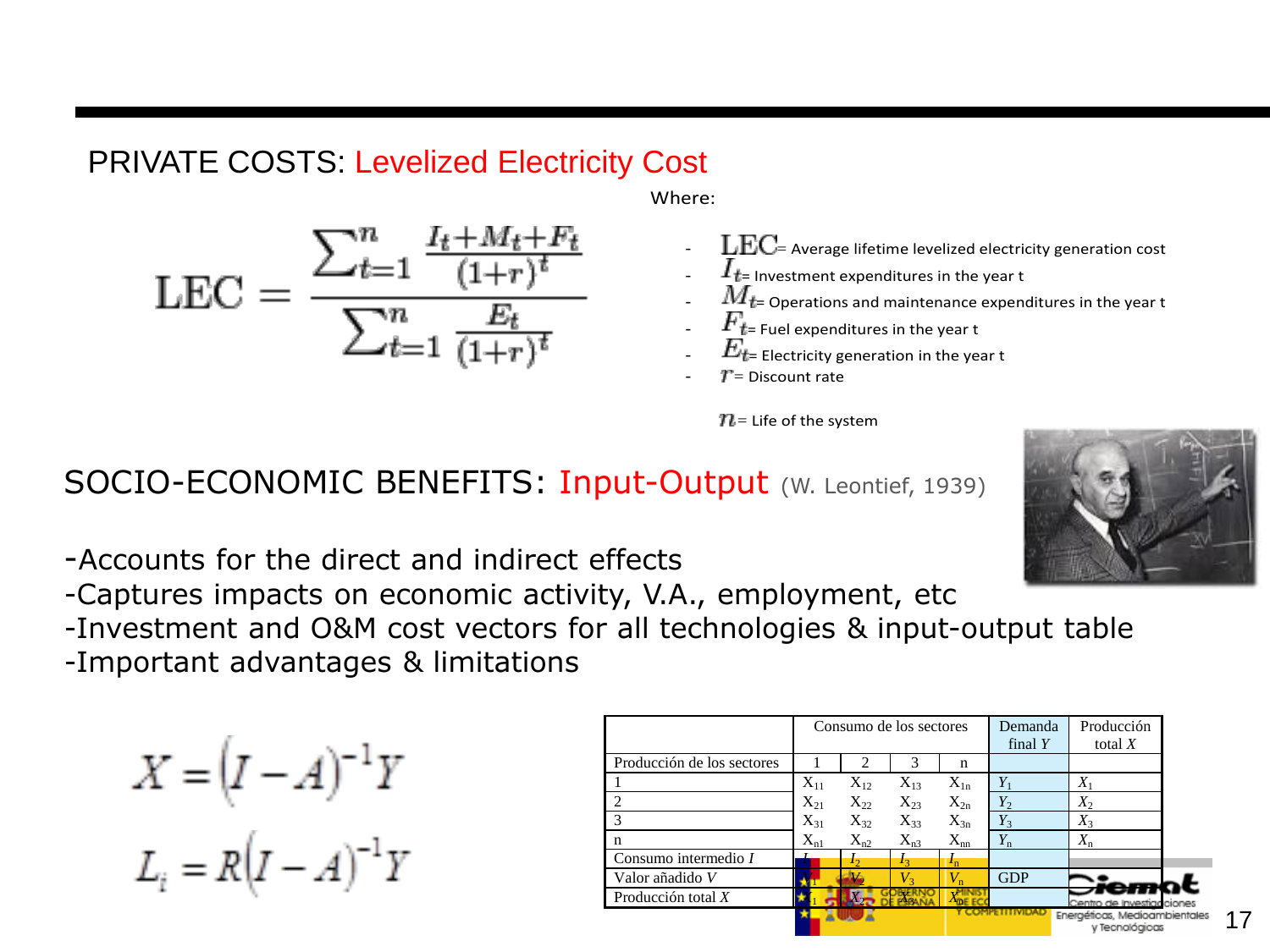## **Life Cycle Assessment. LCA.**



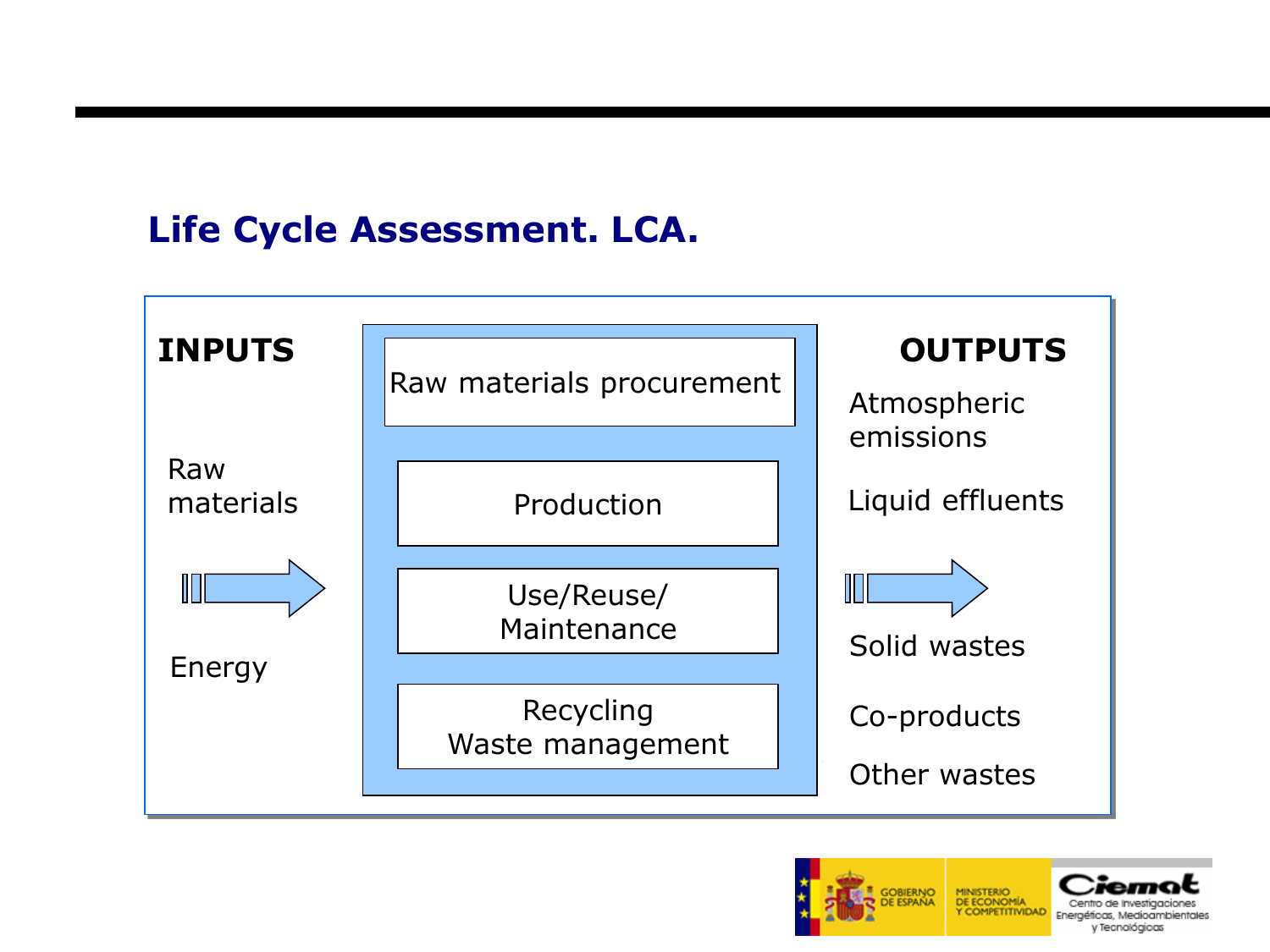## **ExternE. Impact pathway approach**

Starting from the emission of a pollutant, the ExternE methodology simulate the transport and transformation in the atmosphere using atmospheric dispersion models

Impacts in physical terms are then calculated using dose response functions

Monetary valuation of different impacts is used to estimate externalities in monetary units

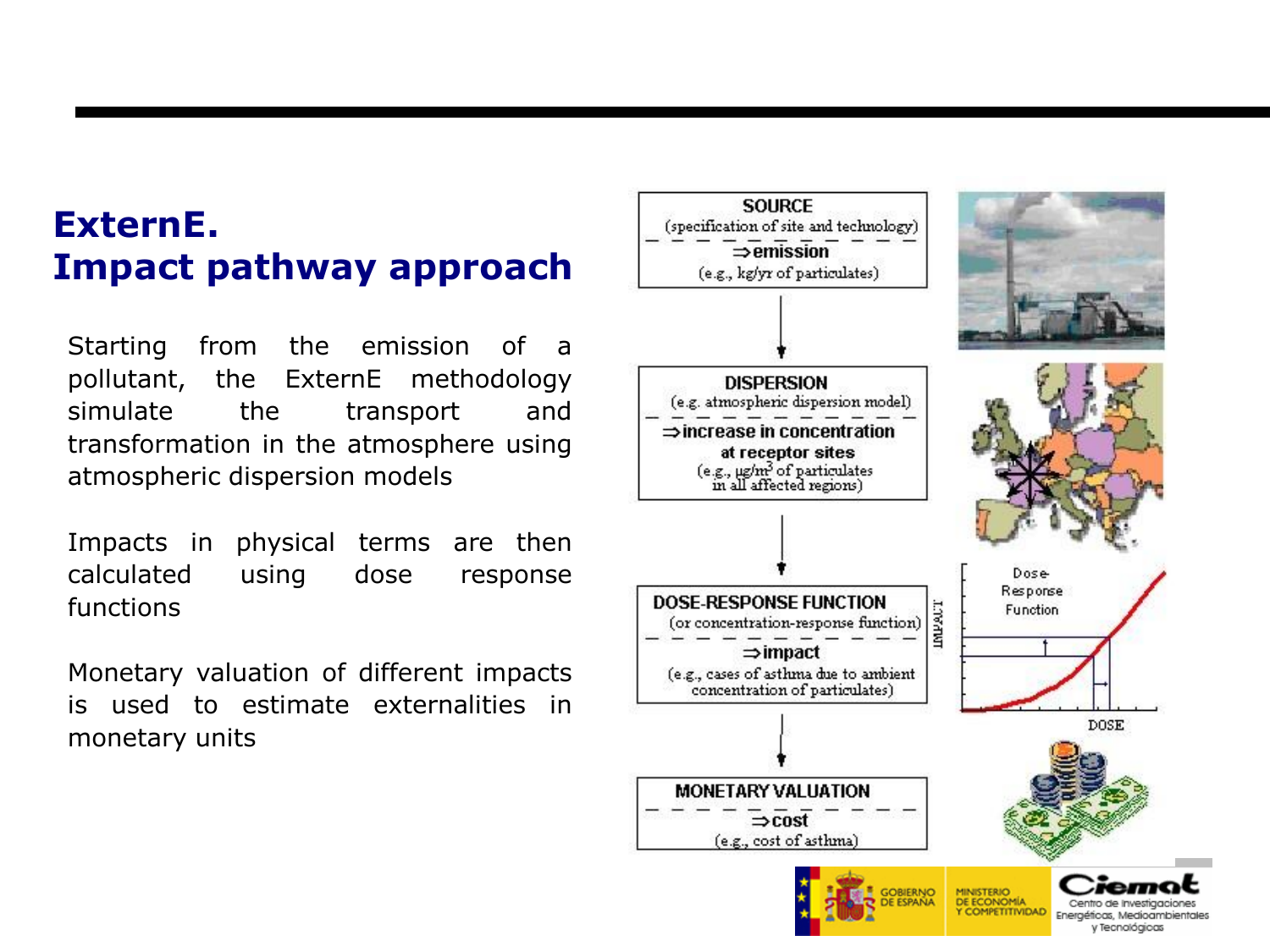### **LEC projection**